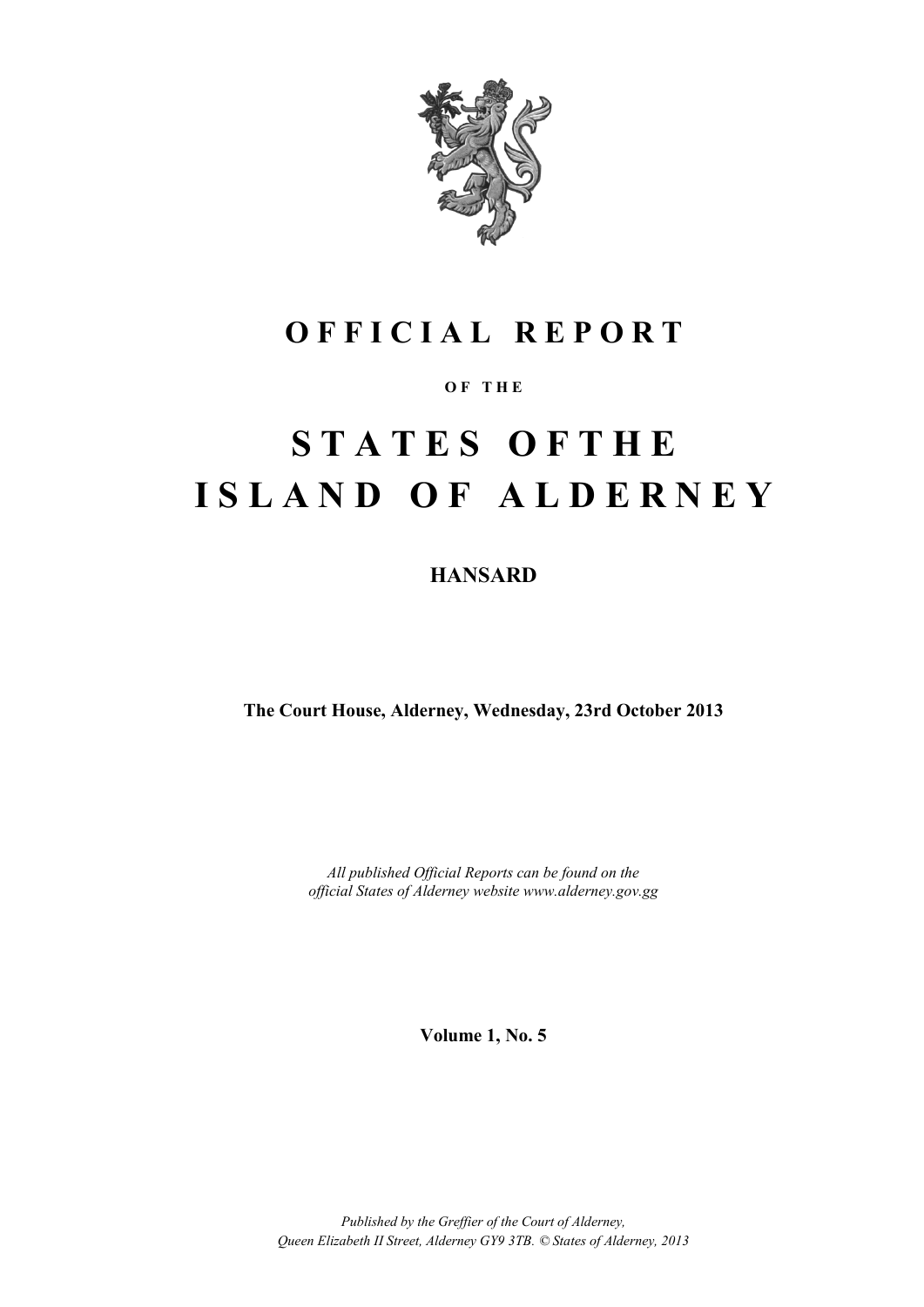#### **Present:**

#### **Mr Stuart Trought, President**

**Members**

Mr Paul Arditti Mr Matthew Birmingham Mr Neil Harvey Mr Louis Jean Mr Robert McDowall Mr Chris Rowley Mr Francis Simonet Mr Ian Tugby

#### **Representative of the Lieutenant Governor:**

Colonel Colin Mason

#### **The Greffier of the Court** Mrs Sarah Kelly

#### *Apologies:* Mr Raymond Berry and Mr Steve Roberts

### **Business Transacted**

*Page*

|                                                                                       | 129 |
|---------------------------------------------------------------------------------------|-----|
| Billet for Wednesday, 23rd October 2013                                               |     |
| I. Register of Historic Buildings and Ancient Monuments – List of Properties noted129 |     |
| II. Budgets for 2014 and Revised Budgets 2013 – Revenue and Capital Budgets, 2014     |     |
|                                                                                       |     |
| III. Occupiers' Rate 2014 – The Occupiers' Rate (Level for 2014)                      |     |
| Ordinance, 2013 approved                                                              |     |
| IV. Proposed increase in Water Rates – The States Water Supply (Rates of              |     |
|                                                                                       |     |
| V. The Companies (Alderney) Law (Fees) Ordinance, 2013 approved137                    |     |
| VI. The Al-Qaida (Restrictive Measures) (Alderney) Ordinance, 2013 approved139        |     |
| VII. Alderney Commission for Renewable Energy –                                       |     |
|                                                                                       |     |
| VIII. Questions and Reports – Reform of the Electoral Roll;                           |     |
|                                                                                       |     |
|                                                                                       |     |

*The Assembly adjourned at 6.17 p.m.*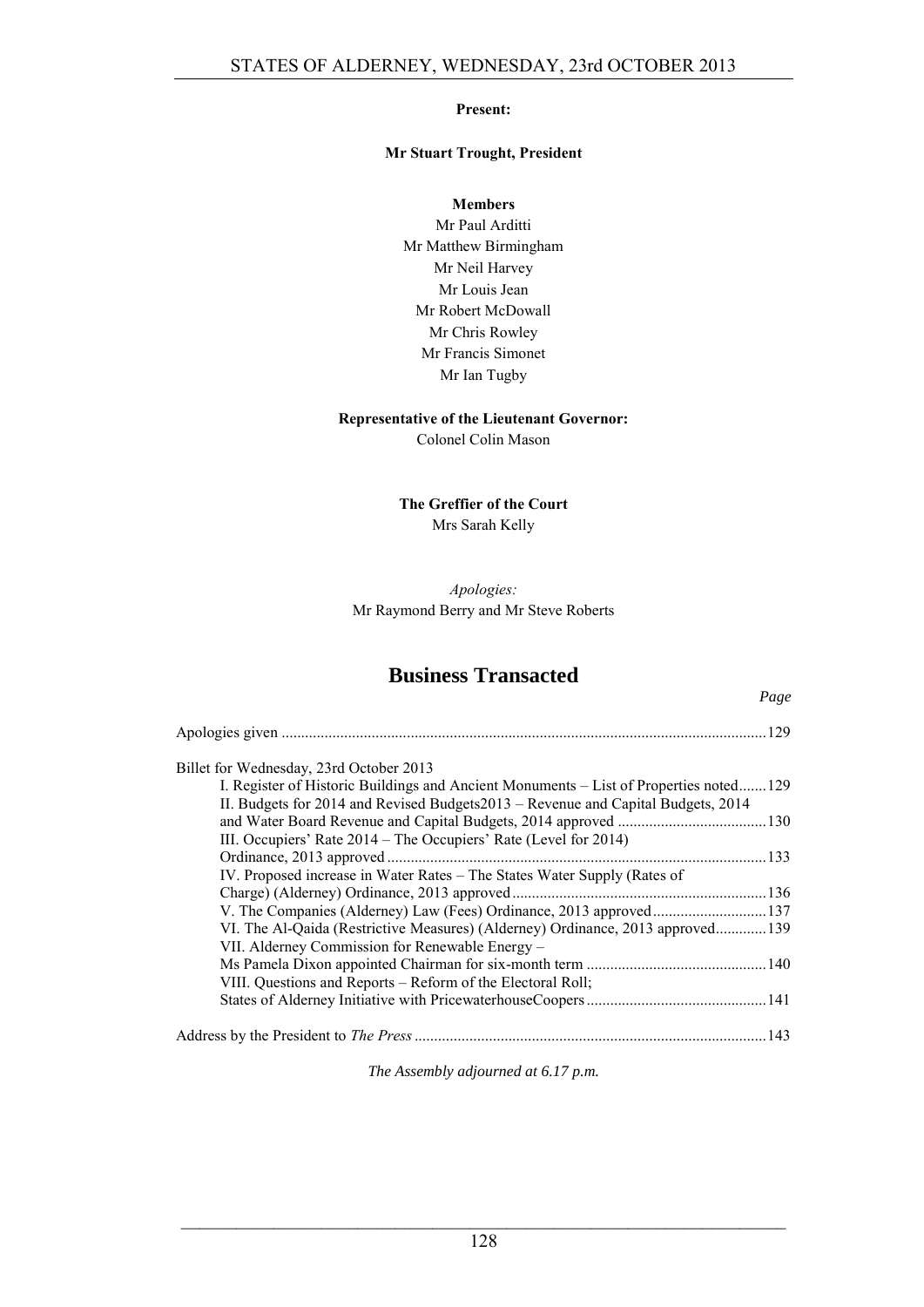### States of Alderney

*The States met at 5.30 p.m. in the presence of Colonel Colin Mason, a representative of His Excellency Air Marshal Peter Walker, C.B., C.B.E. Lieutenant-Governor and Commander-in-Chief of the Bailiwick of Guernsey*

[THE PRESIDENT *in the Chair*]

**PRAYERS** *The Greffier*

#### **ROLL CALL** *The Greffier*

#### **Apologies given**

**The Greffier:** Sir, we have received apologies from Mr Berry for this evening's meeting.

**The President:** Thank you.

5 **The Greffier:** Sir, I believe we have also received apologies from Mr Roberts.

**The President:** That is correct. For the sake of the record, could you just confirm that we are quorate, please?

**The Greffier:** Yes, sir.

## Billet d'État for Wednesday, 23rd October 2013

## Order of the Day

#### **Register of Historic Buildings and Ancient Monuments List of Properties noted**

10 *Item I*

*The States is asked:*

*to take note of the list of properties appearing in the States Register of Historic Buildings and Ancient Monuments as required by The Building and Development Control (Alderney) Law,2002.*

15

**The President:** I would like to move to Item I, please.

**The Greffier:** Yes, sir. Item I is the Register of Historic Buildings and Ancient Monuments and the States is asked to take note of the list of properties appearing in the States Register of 20 Historic Building and Ancient Monuments as required by the Building and Development Control (Alderney) Law, 2002.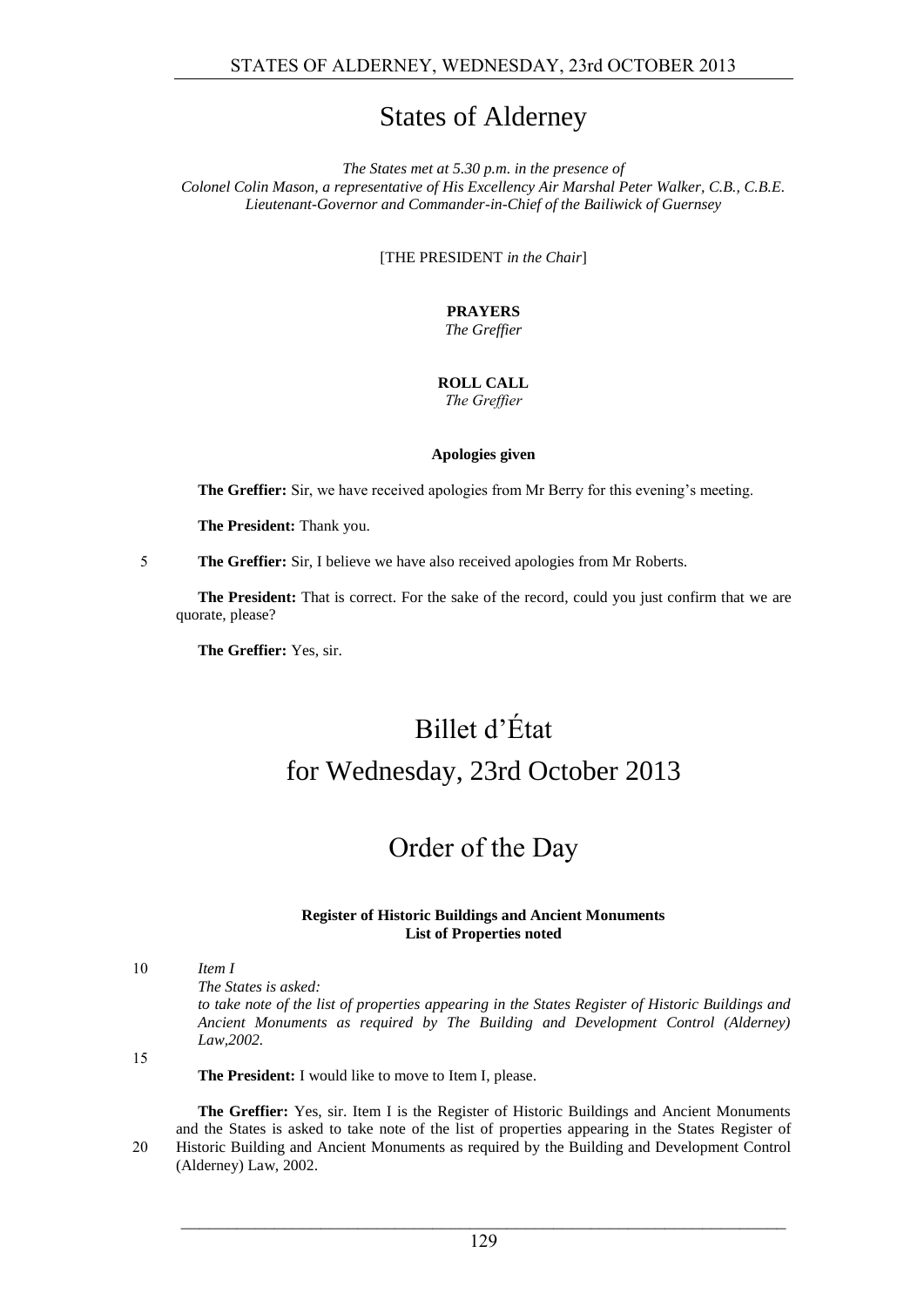**The President:** Thank you very much, Madam Greffier.

Mr McDowall as Convenor, any comments on this at the People's Meeting, please?

25

#### **Mr McDowall:** Yes, Mr President.

There was just one contributor who commented that there had been no change to the list for some time and queried whether the Committee had considered the matter fully. The Chief Executive advised that the Committee had considered the list at a recent meeting.

30

**The President:** Thank you very much, Mr McDowall. Mr Birmingham, I believe you wish to propose this.

**Mr Birmingham:** Thank you Mr President, fellow Members, ladies and gentlemen.

- 35 One very important role of the Building and Development Control Committee and its operation of the Building and Development Control Law is the protection and conservation of the Island's character, its historic buildings and, of course, its unique architectural and archaeological heritage. As part of that role, the BDCC is required to maintain a register of historical buildings which must then be published on a Billet d'État at least once every three years. The list was last published in
- 40 October 2010 and so it is due to be brought forward to the States. This current list that we have today shows no alterations or changes from a list last published in 2010. Now, as Members may be aware, the BDCC is currently undertaking a review of the way the

Island's planning is conducted and, therefore, it seems inappropriate to alter the list at this time.

It is possible that the planning review may recommend a different method of protection of 45 these important historical assets, therefore it seems a sensible course of action to maintain the status quo, publish the list as it is and then subsequently reconsider the list, in the light of any recommendations of that review.

Some of those options may include SSSIs, which are Sites of Special Scientific Interest, grading of listed buildings, added protection of specific architectural features on buildings and 50 even the introduction of some of the various German fortifications onto the list as these are now

becoming an important part of Alderney's historical record. However, in the view of the BDCC, it is only sensible to await the recommendations of that review before perusing any substantial changes and I commend the unamended register to the

55

States.

**The President:** Thank you very much, Mr Birmingham. Mr Rowley, I believe you wish to second this.

**Mr Rowley:** Yes, I would like to second that, Mr President. Thank you.

60

**The President:** Thank you very much, Mr Rowley.

Does any Member wish to comment upon Item I, Register of Historic Buildings? It seems you have elicited a lot of interest Mr Birmingham.

Thank you very much.

#### **Budgets for 2014 and Revised Budgets2013 Revenue and Capital Budgets, 2014 and Water Board Revenue and Capital Budgets, 2014 approved**

65 *Item II*

*The States is asked: after consideration of the Budget Report: to accept the States of Alderney Revenue and Capital Budgets for 2014 to accept the States of Alderney Water Board Revenue and Capital Budgets for 2014*

70

**The President:** In that case we will move onto Item II, please, Madame Greffier.

**The Greffier:** Sir, Item II are the Budgets for 2014 and the Revised Budgets for 2013. The States is asked, after consideration of the Budget Report, to accept the States of Alderney Revenue 75 and Capital Budgets for 2014 and to accept the States of Alderney Water Board Revenue and Capital Budgets for 2014.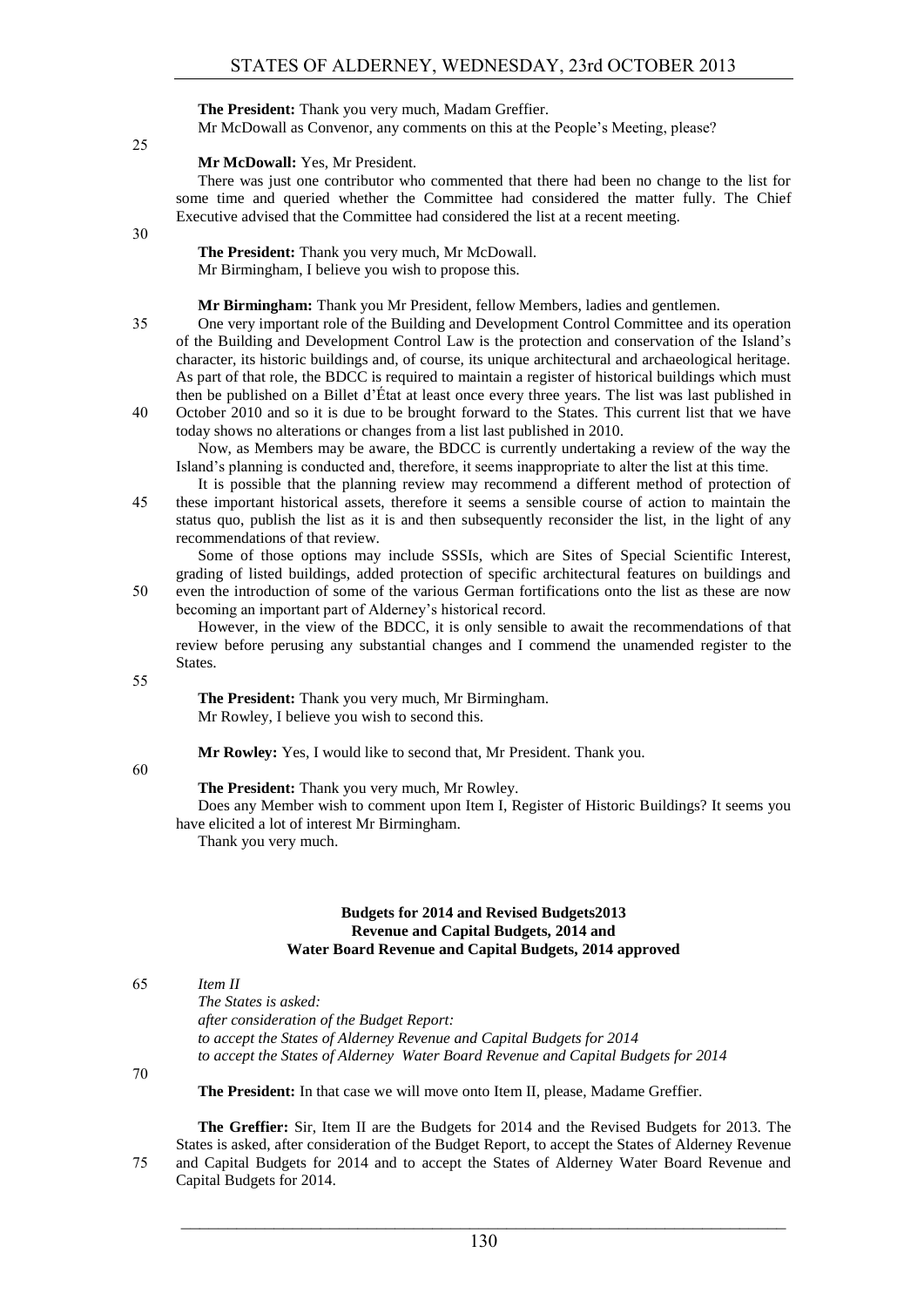**The President:** Thank you very much, Madam Greffier. Mr McDowall as Convenor, would you please make any comments?

80

#### **Mr McDowall:** Yes thank you, Mr President.

There were a number of comments and contributions. One contributor asked why the income from the campsite in 2014 was only £200 when the income for 2013 was £3,000. The Treasurer advised that there had been no agreement with the campsite operator on the lease at present and 85 the £200 was simply the income from the shop.

The same contributor then noted that the budget for Alderney Week had been moved into Business Development, but was disappointed to see there had been be no increase. The Treasurer advised that Alderney Week receive additional funds from the States by way of benefit in kind, but that there was no request for additional funds at present.

90 The contributor asked whether the money set aside for the Living Islands project would continue. The Chief Executive advised that this was a two-year project and there were currently no plans to extend that funding.

Another contributor asked why the States continued to fund the Alderney Housing Association. The Chief Executive advised that the agreement with the Alderney Housing Association was that 95 funds will continue to be made available, subject to the usual approval processes, to fund the

Another contributor suggested that taxpayers should not continue to be involved in the project – that is the Alderney Housing Association project.

A contributor queried the funds set aside for the planning review. The Chief Executive said 100 that this was a review of the Building and Development Control Law to be undertaken by Arup on behalf of that Committee. It was confirmed that any decisions on changes to the law or procedure would be a matter for the Committee or the States and this was not a land use plan enquiry.

Another contributor queried the money set aside for the old gaol. The Chief Executive confirmed that this was a bid for funds to restore the old gaol, given its current condition. It was 105 confirmed that the property was not currently being considered for sale. A contributor stated that

the property should remain in public ownership.

Two further contributions: one contributor asked whether the crane was safe. The Chairman of the Estates and Services Committee was invited to comment and stated that the harbourmaster had reported to the Committee that he had reviewed the safety of the crane and he was satisfied that it

110 was safe. He stated that the crane had been examined and additional ropes added and that the manufacturers were due to visit shortly to review the operational procedures in place, and I understand that has happened.

Finally, a contributor queried whether the rents receivable for the Water Board for the telecommunication masts, what this related to, and it was confirmed that they related to the masts 115 on the water tower. The contributor suggested that the rent should be increased, but as the rent is part of a contract, the treasurer advised that this could only be re-negotiated at the conclusion of that contract.

Those were the contributions.

development of social housing projects.

120 **The President:** Thank you very much, Mr McDowall. Mr McDowall, I believe you wish to propose this item.

**Mr McDowall:** Yes indeed, thank you very much, Mr President.

Mr Gladstone took five hours on his budget speech in 1863, and he tried to justify the 125 temporary increase of income tax to nine pence in the pound. I will take five minutes to take you through the main features of the States of Alderney Budget for 2014.

As you know, Alderney has balanced its books, and at this stage looks like the only Island in the Channel Islands to do so. As you know, the annual budgets provide a framework, they do not bind the States to States in any particular area nor do they preclude the States from choosing to 130 vary the levels or the standards of service it provides.

It is particularly important this year, with recent publications of the States Works Department's Internal Audit Review. A number of recommendations made in that review have been incorporated into the 2014 Budget. However, some of those require further significant work and these will be reflected in the budgets as the year progresses, and appropriate amendments made 135 within budget expenditure. Although not quantified at the present, it is anticipated there will be

other future savings year on year.

As you know, the States of Alderney receive an annual cash allocation for the revenue account from the States of Guernsey, which together with its own income, make it necessary to prioritise the areas of public service that can be provided from the finite resources. The 2014 revenue budget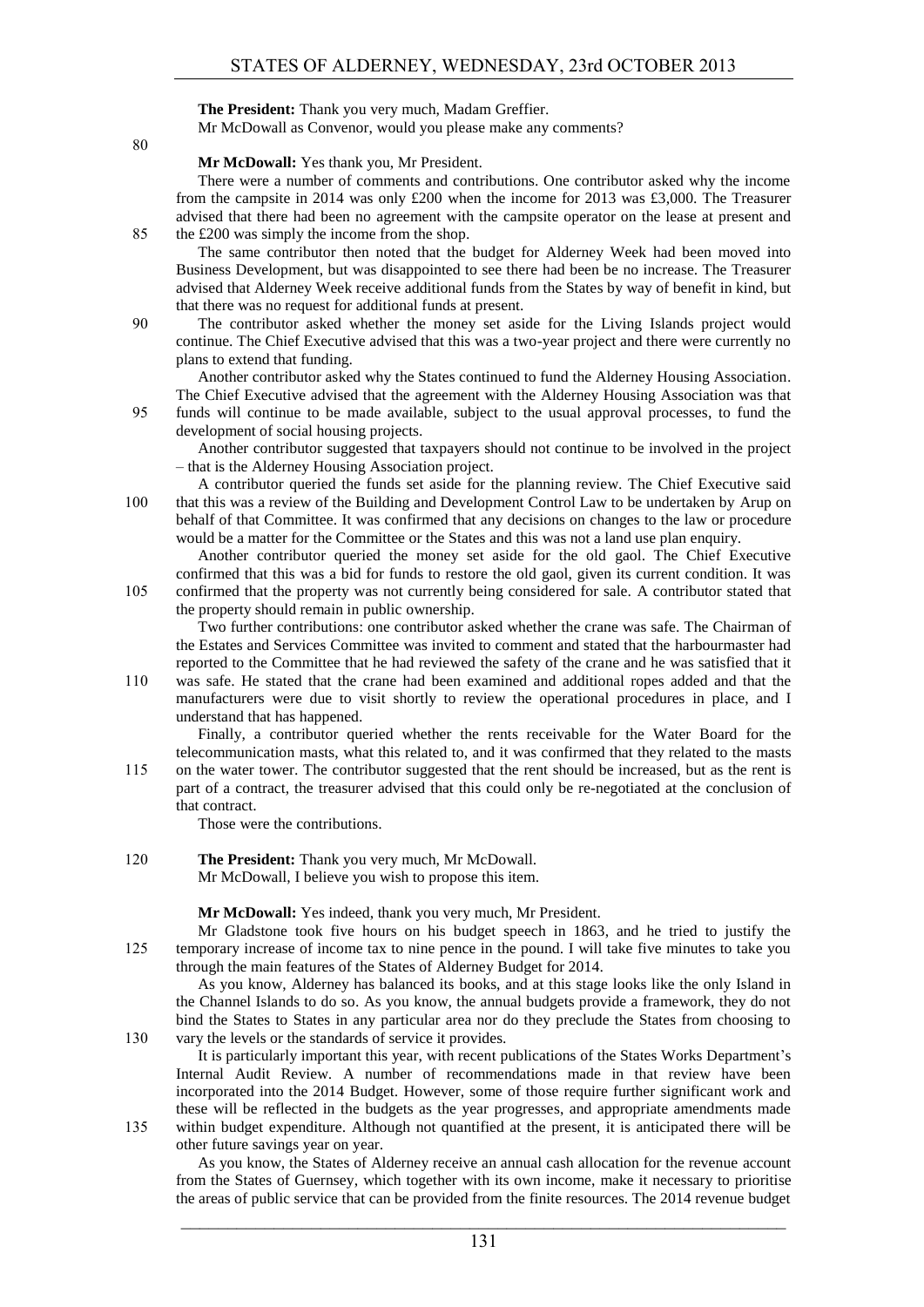- 140 has been prepared against the background of no increase or actual decrease in cash allocation from Guernsey, with the exception of annual centrally agreed pay awards. In real terms, this represents an increase of just over 2%. The total cash allocation for 2014 for the revenue budget is £1,960,000, which in addition to our locally raised revenue, together with assumed income from the Strategic Development Reserve, gives a total income of £2,969,000, just over.
- 145 But I would like to look forward to 2015. Based on Guernsey's current revenue shortfall and I am advised that is about  $\pounds 27$  million for this year in tax receipts, and can this deplorable pension deficit which needs to be addressed more aggressively, I forecast that Guernsey will try to seek a reduction in its contribution to Alderney 2015. Alderney will have to continue to find cost savings, some of which I have noted above, but as importantly aggressively seek new forms of revenue 150 with its own initiatives, and I do not include sales tax in that.

I conclude that the overall contribution by Alderney to Guernsey's GDP is probably somewhere in the region of £50-60 million and, at this time, I wonder where Guernsey would be without that GDP contribution.

The capital programme is, as you know, mainly funded by the Alderney Gambling Control 155 Commission surpluses, together with some locally raised revenues from property duties and asset sales, and just a total over £2.2 million for 2014.

I am heartened by the fact that the budgeted revenues from the capital programme 2013 have been reached by the actual revenues received at the end of the third quarter 2013. I am further heartened, the Water Board account is expected to raise £595,000 from water rates and charges, in

160 2014, which actually cover its operating costs. The Water Board capital programme – phases 1 to 3 – continues successfully, funded by the grants from the States of Alderney amounting to just over £1.9 million since 2008.

We have paid the occupiers rates for 2014 along with some small reduction in commercial property occupiers rates at 10%, and abolition of the occupiers rates for registered charities and 165 not-for-profit organisations.

The main economic development initiatives relating to business development, transport, energy, technology are expected to attract inward investment by way of direct and indirect revenue streams. It is too early in the process to provide direct and indirect revenues, but they will be reflected in amendments to the budgets when they can be forecast with some degree of accuracy.

- 170 While the Budget has been prepared on the basis of forecasts and known revenues, costs and capital expenditure, the 2014 Budget has been prepared against the background of development of the strategic plan and against planning for further costs and savings within the States of Alderney. If and when these developments translate into printable costs and revenues, the budgets will be amended, reviewed and appropriately approved through the committee process. Where the Budget
- 175 has changed parts, changes are significant, they will be communicated through press releases as well as the normal publication of States Committees.

Finally, I would like to thank the States employees, particularly Treasury for making the new budget process work very well, I would like to thank them for that.

Thank you very much, Mr President.

180

**The President:** Thank you very much, Mr McDowall. Mr Simonet, I believe you wish to second the Budget.

**Mr Simonet:** Yes sir, I will indeed, and I would like to make a few remarks.

185 I would like to thank Mr McDowall for giving us a detailed explanation of the budget and our estimated expenditure. It is liable to minor changes and adjustment as circumstances change throughout the year, budgets by their very nature have to have an element of flexibility.

- I think that everybody should be mindful that we are only able to hold the occupiers rates at the current level for the third year running, introduce a 10% reduction in commercial rates and zero 190 rate premises for charities due to the savings made in other areas of the budget. Achieving these savings has been, in large part, due to the determined efforts of all States Departments to reduce costs and make savings wherever possible. The advice and guidance of our States Treasurer and her very able assistant has been a significant factor in delivering these economies.
- It is important that we continue down the pathway of careful financial planning, always 195 keeping a tight control on our spending while pursuing new revenue income. Fortunately, the internal audit review of the States Departments, initiated and supervised by our Chief Executive Officer, has identified where significant savings can be made, while, at the same time, streamlining and enhancing the essential services that the States provide. This review will, when complete, equip all Department Heads with a solid framework to continue to achieve a cost 200 effective and efficient level of service to the community.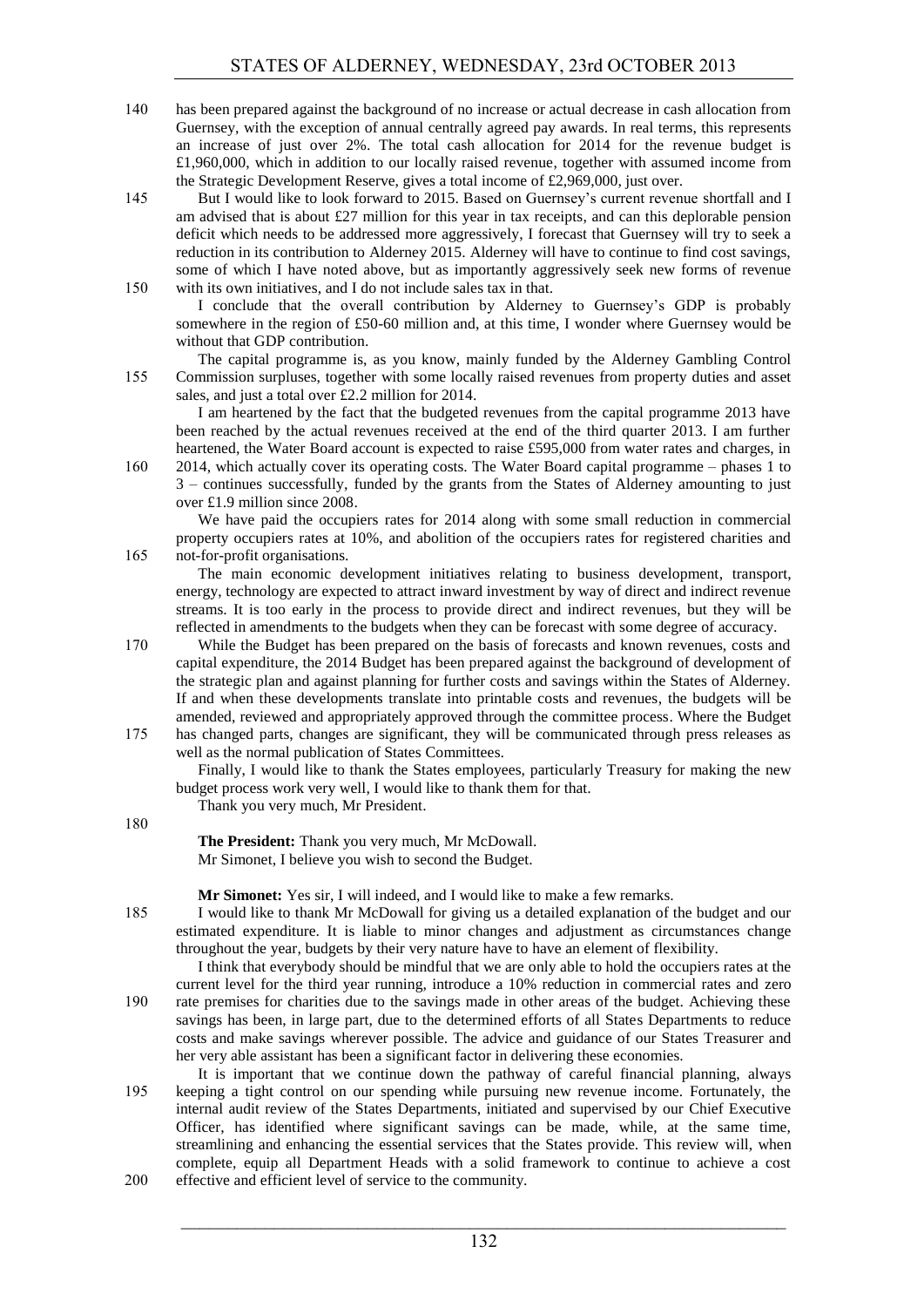Finally, I would like to draw your attention to the States pension fund. This has been an elephant in the room that no previous States has had the whim or the ability to resolve. Well Mr McDowall has both those talents; he has resolved the serious pension problem without the need for additional contributions from either employees or employer to date. The importance of reducing 205 the potential damage that this issue could cause to this and the future budget cannot be overstated.

As we consider proposals to build our economy and seek to establish new essential revenue streams, the States are indeed fortunate to have someone like Mr McDowall's financial capabilities to council us in the complex area of finance and I do commend this Budget to the States.

#### **The President:** Thank you very much, Mr Simonet. Does any Member wish to comment on the Budget? Mr Tugby.

#### **Mr Tugby:** It will only be a short one, sir.

- 215 We have done very well with the last year basically cutting costs and everything, but what we do need to do in the future is be a bit more careful and check our contracts a bit closer. I have worked on all the big contracts in Alderney in the last few years: the hospital; Vallee Sewer, Commercial Quay revetment; the new Grand site as well. Architects and that seem to get quite a few things wrong, and whether it is just so they get paid to do more plans or not, I do not know, 220 but some of the experts that we have looking at these jobs are not really as good as they claim. I have seen what goes on and we need to check some of the prices that we are being given much more thoroughly, because we are paying rather a lot for some of the things which we should not be. I have been in this for a long time and I know an awful lot of money where we could save, and hopefully, we will be much more prudent in how we spend it in future.
- 225

210

#### **The President:** Thank you very much, Mr Tugby.

Does any other Member wish to comment on the Budget?

For the sake of the record, Madame Greffier, will you please take approval of the Budget by vote.

230

#### **The Greffier:** Yes, sir.

*A vote was taken and the results were as follows:*

| <b>FOR</b>    | <b>AGAINST</b> |
|---------------|----------------|
| Mr Tugby      | None           |
| Mr Arditti    |                |
| Mr Birmingham |                |
| Mr Jean       |                |
| Mr Harvey     |                |
| Mr Simonet    |                |
| Mr McDowall   |                |
| Mr Rowley     |                |
|               |                |

235

#### **The Greffier:** That is approved, sir.

**The President:** Thank you very much.

#### 240

#### **Occupiers' Rate 2014 The Occupiers' Rate (Level for 2014) Ordinance, 2013 approved**

*Item III The States is asked:* 245 *to approve The Occupiers' Rate (Level for 2014) Ordinance, 2013.*

**The President:** We will move on to Item III please, if we may.

**The Greffier:** Item III, sir, is the Occupiers' Rate for 2014. The States is asked to approve the 250 Occupiers' Rate (Level for 2014) Ordinance, 2013.

**The President:** Thank you. Mr McDowall, as Convenor.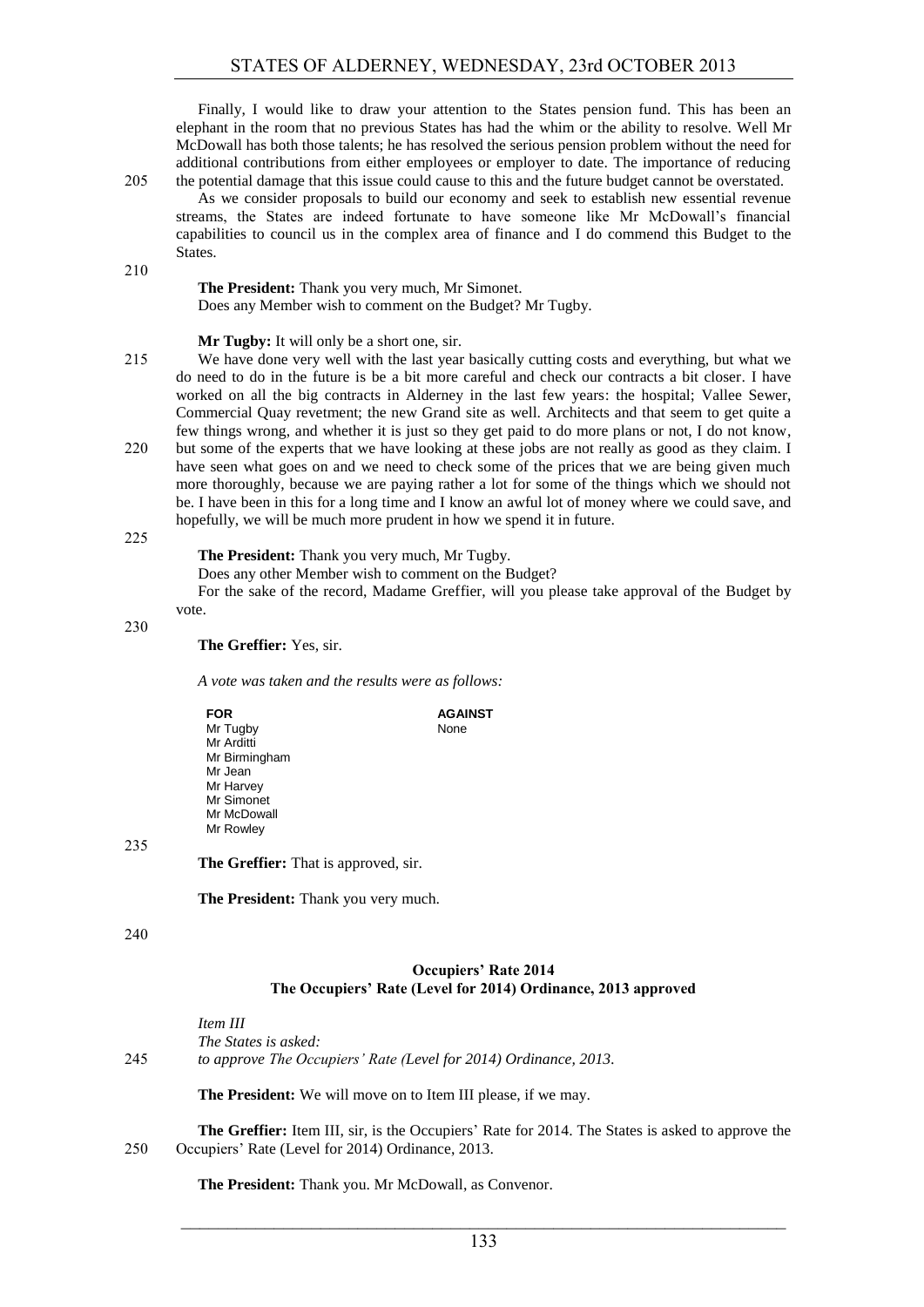#### **Mr McDowall:** Yes, Mr President.

There was one comment. One contributor asked why buildings under construction had been 255 included in the schedule. The Treasurer advised that, once rated, some buildings remained under construction for a very long time and it was hoped that this would encourage builders to complete their projects more hastily.

Thank you.

260 **The President:** Thank you, Mr McDowall. Mr McDowall, I believe you wish to propose this Item.

**Mr McDowall:** Yes indeed, Mr President.

I think in my Budget speech, I have outlined the proposals on Occupiers' Rates so I do not 265 think there is anything more I need to say, except proposing the motion.

Thank you.

**The President:** Thank you, Mr McDowall. Mr Simonet, I believe you wish to second this.

270

**Mr Simonet:** I do indeed, sir.

I know I have already commented on the Occupiers' Rates in the Budget Report. However, it cannot be stated too often that to be able to reduce the rates in real terms, during these difficult economic times, is commendable by any standards. It demonstrates the determination of this States 275 in general and the Finance Committee, in particular, to ease the financial burden on both residents and businesses where it can.

Thank you.

#### **The President:** Thank you, Mr Simonet.

280 Does any Member wish to comment on the Occupiers' Rates? Mr Jean.

**Mr Jean:** I would like to say I am pleased with this, very pleased. We need to do more of this; we need to continue with this work on extra fees and charges. I think it is very important to, as we make these savings in the various Departments of the States, which I am pleased to see happening, 285 we need to find a way to look at particular things. Now, one or two of those things are… for instance, for me, the oil tax which is a States of Alderney tax, I think it is important, as we make these savings through ESC and through the Finance Committee's work, that we then try to hand some of this money back to the public. I think it is extremely important because we know that some people are leaving, we want to encourage them to stay, we must try and get our prices and 290 our things more in line with Guernsey, and all the time keep watching to be competitive. Avgas is one, AEL, eventually, will have to be looked at, very important...

**The President:** Mr Jean, with due respect, this is about the Occupiers' Rates. The opportunity to speak about the Budget in general was on the previous Item.

295

**Mr Jean:** Fine. I accept that, and I apologise. I will not speak any more.

**The President:** It is quite alright, thank you very much. Does anybody else wish to speak about Occupiers' Rates? Thank you.

300

**Mr Birmingham:** Thank you Mr President, fellow Members, ladies and gentlemen.

As part of this year's Budget process, Mr Roberts, who I wish well and a speedy recovery, myself and also with the diligent assistance of the Treasury officers, undertook a review of the Occupiers' Rates to see if there was any way that the States could actively assist in adjusting the 305 current rating bands. It was particularly aimed at looking at the hard pressed retail and hospitality sectors in particular, also the vitally important volunteering charity sector and also the Island's sports clubs which pay a very important role in the social fabric of the Island.

Now, for the last two years, at least, Mrs Pearson, who I am sure we all know, has actively been campaigning for a reduction in the rates for charity and non-profit organisations and I am 310 delighted to be able to support this change to the rating structure for a zero banding for these categories.

The Finance Committee have considered other options, such as using the small grants system to refund the rates to such organisations, but, in reality, that was unnecessarily bureaucratic and in fact all that it meant was that money was paid into one pot from another and then refunded back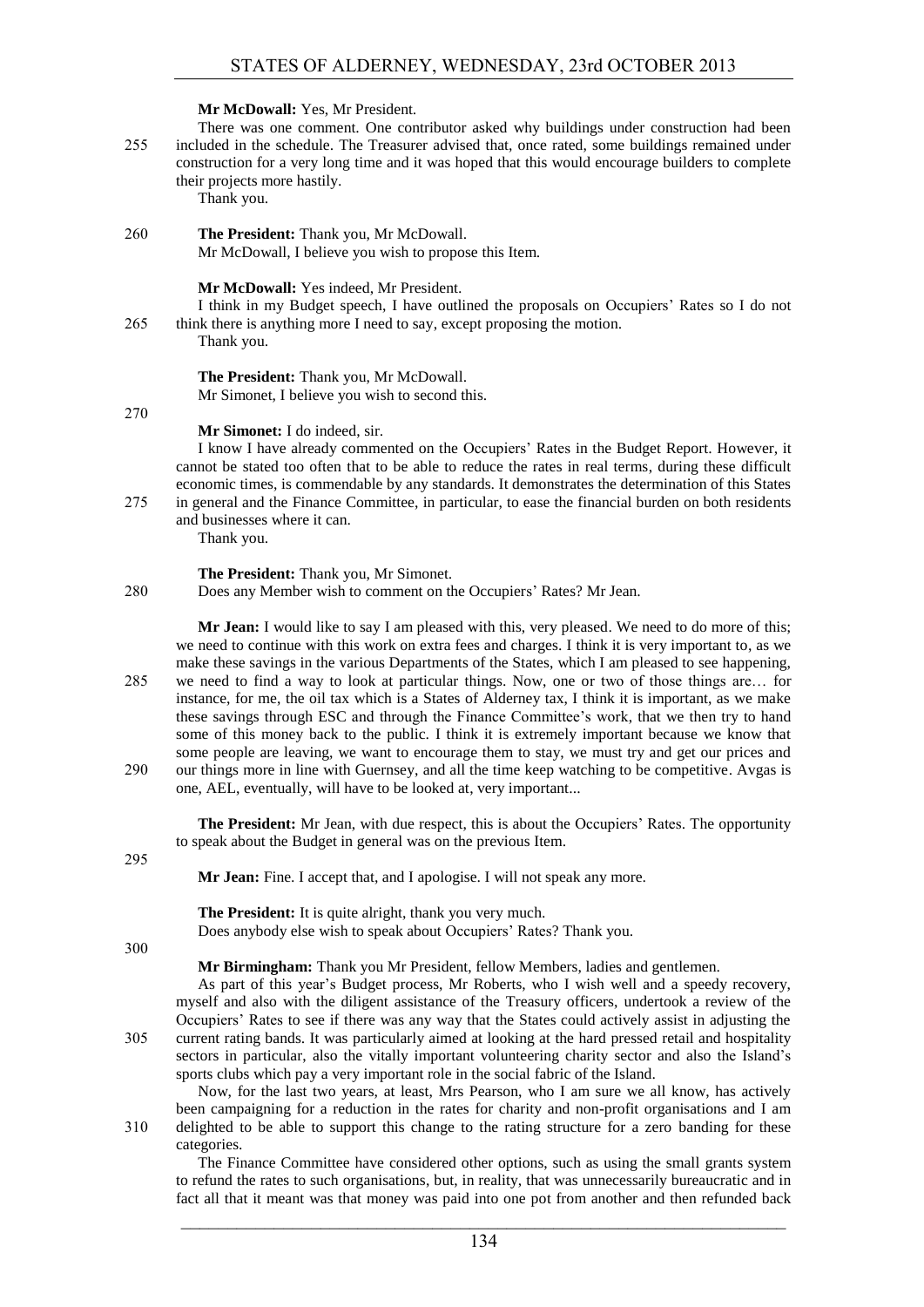315 out of another. This zero rating is simpler, and relatively small sums raised from this category can be absorbed into the overall system, while removing the need for unnecessary paperwork.

I had hoped, during the review that it would be possible to extend the zero banding to the Island's sports clubs, but this proved to be technically less straightforward, as the sports club category of the rates is aimed at business that run as sports clubs rather than the volunteer sector.

- 320 In fact, this rating does not really fit into the reality of many of Alderney's sports clubs, many of which, in fact, run as non-profit organisations anyway. So, very importantly, I urge all the Island's sports clubs to register as not-for-profit organisations, if they have not already done so, that way they will be able to taking advantage of this zero rating, and I believe that will be a big help to all of those clubs.
- 325 Now, at present, we are all mindful of the difficult circumstances that businesses on the Island find themselves in, particularly in the retail and hospitality sectors. In fact, some of the examples that Mr Jean brought forward of various taxes that they have to deal with, that sort of emphasises the problem. One of the recommendations of the Strategic Economic Planning Roadmap published in 2012, was to look at how to reduce the local taxation burden on business, and I am delighted
- 330 that the States has started to grasp that nettle by recommending the 10% reduction in Occupiers' Rates for certain business categories. I only wish we were able to reduce them further, and I for one, will continue to support all efforts to reduce the cost burden for local business.

I wish our friends in Guernsey were maybe so enlightened. The proposed 5% in TRP in the Guernsey budget will, in reality, probably negate our efforts, and I suspect that any future cut that 335 we might try to impart may get swallowed up in a similar way.

It may be, therefore, that the best course of action for Alderney is to consider negotiating the control of Alderney TRP away from Guernsey and to roll that into a single Alderney rate. That will, at least, allow Alderney a greater level of control of the overall cost burden, at the same time perhaps, producing some cost savings in the operation of the system. Unfortunately, we also have

340 to be realistic, and without doubt, any transfer of control of TRP would only come with an associated cut in funding from Guernsey. But I suspect that an early divorce from Guernsey TRP might, in the long term, be beneficial to Alderney, as I suspect that this tax is only likely to continue to rise, especially as the states of Guernsey struggle to close their own budget deficit and taking local control here in Alderney may at least allow us greater flexibility in how we spread the 345 tax burden here, with our significantly different economy.

Finally, I would just like to mention the introduction of the tariff relating to buildings in the course of development. It is important to note that his is not aimed at C permit holders undertaking self-build. It is anticipated that by the time any self-built property reaches the point of being rated, the development will be completed and under occupation, as most C permit holders wish to get

- 350 their house completed and occupied quickly, so that they can start saving money on the rent that they are paying on their existing property. This rating is primarily aimed at partially completed buildings that are left unfinished or seem to have taken an eternity to complete. I hope that this will act as an encouragement for individuals or developers to complete dwellings and not leave them as half constructed shells, just to avoid paying rates. As Chairman of the BDCC, it has my
- 355 full support. I believe that these changes in the rates for 2014 are all forward thinking changes and are targeted at those areas that need assistance and only penalise those that try to dodge the system.

I fully support the Ordinance.

360 **The President:** Thank you very much, Mr Birmingham. Does any other Member wish to speak on Occupiers' Rates?

Mr McDowall, do you wish summate on this or are you happy to...?

#### **Mr McDowall:** I am happy to go to a vote, Mr President.

365

**The President:** Thank you very much. Madam Greffier, if you would call the vote, please.

*A vote was taken and the results were as follows:*

370

**FOR** Mr Rowley Mr McDowall Mr Simonet Mr Harvey Mr Jean Mr Birmingham

#### **AGAINST**

None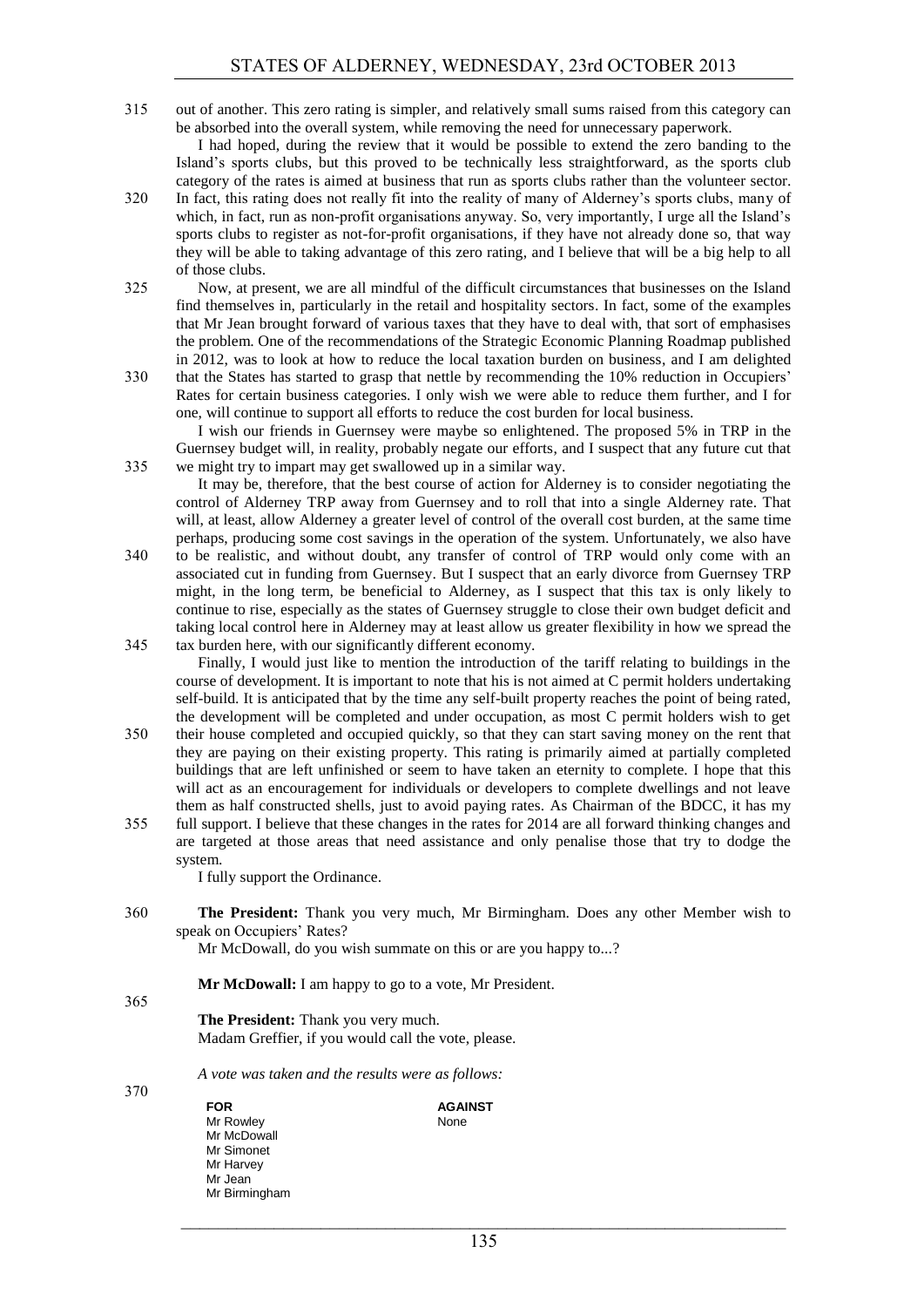Mr Arditti Mr Tugby

**The Greffier:** Thank you.

| <b>Proposed increase in Water Rates</b><br>The States Water Supply (Rates of Charge) (Alderney) Ordinance, 2013 approved |                                                                                                                                                                                                                                                                                                                                                                                                                                                                                                                                                                     |  |
|--------------------------------------------------------------------------------------------------------------------------|---------------------------------------------------------------------------------------------------------------------------------------------------------------------------------------------------------------------------------------------------------------------------------------------------------------------------------------------------------------------------------------------------------------------------------------------------------------------------------------------------------------------------------------------------------------------|--|
| 375                                                                                                                      | Item IV<br>The States is asked:<br>to approve The States Water Supply (Rates of Charge) (Alderney) Ordinance, 2013.                                                                                                                                                                                                                                                                                                                                                                                                                                                 |  |
|                                                                                                                          | The President: Thank you very much.<br>We move to Item IV, please.                                                                                                                                                                                                                                                                                                                                                                                                                                                                                                  |  |
| 380                                                                                                                      | The Greffier: Sir, Item IV is the proposed increase in Water Rates. The States is asked to<br>approve The States Water Supply (Rates of Charge) (Alderney) Ordinance, 2013.                                                                                                                                                                                                                                                                                                                                                                                         |  |
| 385                                                                                                                      | The President: Thank you very much, Madam Greffier.<br>Mr McDowall as Convenor, were there any comments on this?                                                                                                                                                                                                                                                                                                                                                                                                                                                    |  |
|                                                                                                                          | Mr McDowall: Yes, there were no comments on this Item, Mr President.                                                                                                                                                                                                                                                                                                                                                                                                                                                                                                |  |
| 390                                                                                                                      | The President: Thank you very much.<br>Mr Jean, I believe you wish to propose this.                                                                                                                                                                                                                                                                                                                                                                                                                                                                                 |  |
|                                                                                                                          | Mr Jean: Yes, indeed, I propose the Item.                                                                                                                                                                                                                                                                                                                                                                                                                                                                                                                           |  |
| 395                                                                                                                      | The President: Thank you very much, Mr Jean.<br>Mr Tugby, I believe you wish to second this?                                                                                                                                                                                                                                                                                                                                                                                                                                                                        |  |
|                                                                                                                          | Mr Tugby: Yes, sir.                                                                                                                                                                                                                                                                                                                                                                                                                                                                                                                                                 |  |
|                                                                                                                          | The President: You second it, okay.<br>Does any States Member wish to comment on this Item?                                                                                                                                                                                                                                                                                                                                                                                                                                                                         |  |
| 400<br>405                                                                                                               | Mr Jean: Yes, I would.<br>I am grateful for the savings that have already been made and the help that we have received in<br>making those savings. I am also glad of the fact that this is not too steep a rise. I am actually quite<br>delighted about that, and I am hoping next year, as the economies come in with the Water Board,<br>that we might be able to hold things as they are. Now, I am sincerely hoping that, because I feel<br>that as much as we can hold things down, the better that will be for a population that is struggling.<br>Thank you. |  |
| 410                                                                                                                      | The President: Thank you, Mr Jean.<br>As nobody else wanted to speak on that, I take that you are happy with that as your<br>summation?                                                                                                                                                                                                                                                                                                                                                                                                                             |  |
|                                                                                                                          | Mr Jean: I am indeed, sir, thank you.                                                                                                                                                                                                                                                                                                                                                                                                                                                                                                                               |  |
| 415                                                                                                                      | The President: Thank you very much, Mr Jean.<br>Could you just I take it that everybody is approved, but if you just call it out please, Madam<br>Greffier.                                                                                                                                                                                                                                                                                                                                                                                                         |  |
|                                                                                                                          | A vote was taken and the results were as follows:                                                                                                                                                                                                                                                                                                                                                                                                                                                                                                                   |  |
| 420                                                                                                                      | <b>FOR</b><br><b>AGAINST</b><br>Mr Tugby<br>None<br>Mr Arditti<br>Mr Birmingham                                                                                                                                                                                                                                                                                                                                                                                                                                                                                     |  |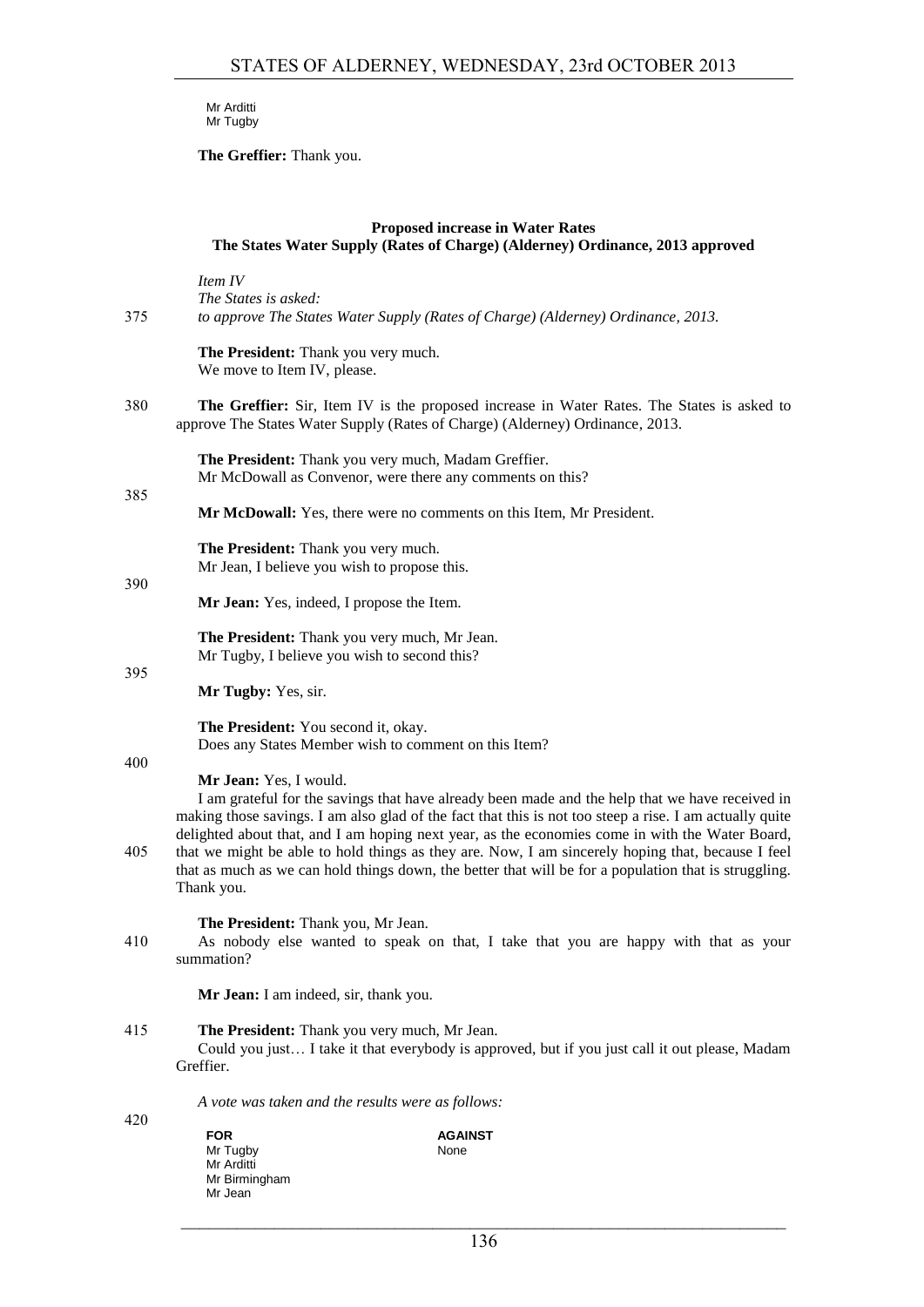Mr Harvey Mr Simonet Mr McDowall Mr Rowley

**The Greffier:** Thank you.

#### **The Companies (Alderney) Law (Fees) Ordinance, 2013 approved**

*Item V The States is asked:* 425 *to approve The Companies (Alderney) Law (Fees) Ordinance 2013.*

**The President:** We move to Item V then, please.

**The Greffier:** Sir, Item V is The Companies (Alderney) Law 1994, (Fees) Ordinance, 2013. 430 The States is asked to approve The Companies (Alderney) Law (Fees) Ordinance, 2013.

**The President:** Mr McDowall, as Convenor.

**Mr McDowall:** Yes, Mr President.

435 There was one contribution. One contributor stated he had never seen in any letter from the Court any mention of a due date.

> **The President:** Thank you very much. Mr Simonet, I believe you wish to propose this.

440

#### **Mr Simonet:** Yes, Mr President, thank you very much.

Again, I would like to say that we are continuing with our policy of keeping fees as stable as possible. The only increase recommended is it is designed to discourage the late filing by any of the main large corporate services.

445 Thank you, Mr President.

**The President:** Thank you, Mr Simonet. Mr McDowall, I believe you wish to second this.

450 **Mr McDowall:** Yes, I would really like to second it, thank you, Mr President.

**The President:** Thank you very much indeed. Does any Member wish to speak on the Companies Law Ordinance?

455 **Mr Jean:** I would, if I may.

**The President:** Mr Jean.

**Mr Jean:** We had a complaint at the People's Meeting from a gentleman who was concerned 460 about the fact that he got caught with the late fine fees. If I am correct, he seemed to infer that he would like a reminder, and as part of my own feelings about what we do for the public in general, my feelings are this would be a nice thing to do – to remind people before they are fined.

Now, I have read an e-mail this afternoon which states that fine fees are, that the actual time of licence expires before there is any reminder to stop them incurring any more overdue fees. Now 465 the point – this to me, should not happen – as part of the service we provide, what should happen, I hope, and I hope that we could all together try to ensure that it does happen, is that a reminder is issued to those people, so that they do not incur the late fee. Thank you.

#### 470 **The President:** Thank you Mr Jean.

Does any other Member wish to speak on the Companies Law Ordinance 2013? Mr Rowley.

**Mr Rowley:** Yes, thank you Mr President.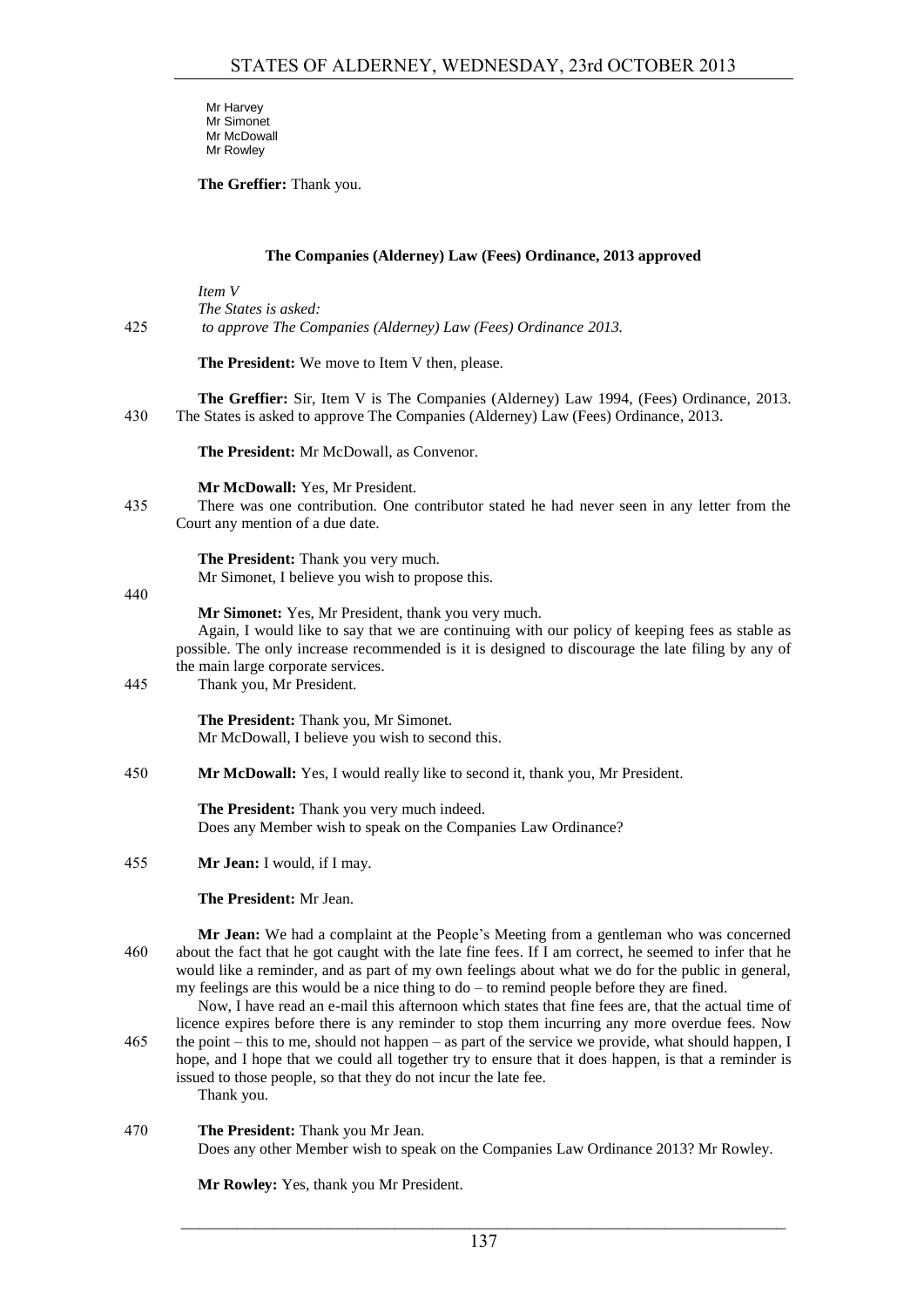#### STATES OF ALDERNEY, WEDNESDAY, 23rd OCTOBER 2013

Yes, I would like to say I agree with Mr Jean. I would like to support him on what he said. I 475 gathered from the complaint at the People's Meeting that the only communication that people got was when they actually got a fine, and I do not know if this is the case or not but...

**Mr Jean:** Sir, I am sorry I missed a bit, would you allow me, at the end, to speak again? I am sorry. I apologise...

480

**The President:** Can we just wait until Mr Rowley is finished.

**Mr Rowley:** Well, if that is not the case, then I am sorry, but that is what I was given to understand was that the only form of communication that they got was when they were really too 485 late. I do not know if that is true or not, that is not a really desirable state of affairs.

> **The President:** Thank you, Mr Rowley. Mr Jean, I take it this is new information?

490 **Mr Jean:** Yes, I am very sorry, yes.

**The President:** If it is new information, then you may carry on.

**Mr Jean:** Well, it is actually only the bit of the increase in the fees which concerns me. I am 495 not at all happy about it and so I am not going to be supporting it.

Thank you.

**The President:** Thank you.

Does any other Member wish to speak on the Ordinance? Mr Arditti.

500

**Mr Arditti:** Thank you, sir.

I rise, briefly, to add my own voice to the contributor at the People's Meeting and to Mr Jean and to Mr Rowley, who expressed his concern about the late filing fee, which, by my mathematics, we are being asked to increase by some 30%. His concern, which he repeated in a subsequent 505 letter to all States Members, is about an unfriendly service which results in some members of the public incurring this late filing fee.

He made two points which I would hope that we could all support. First, the Registry is a public service and exists, therefore, to serve the public. We have just agreed to change the procedure for compiling the electoral register in order to help people who previously found

- 510 themselves excluded, because they failed to comply with the bureaucratic requirement to reregister every two years. Soon the position will be reversed so that everyone will remain on the register of electors until such time as that registrar has cause to remove someone. The idea is to help the public, not catch them out and not to penalise them – except those who persist, or are deliberate about what they need to do or fail to do.
- 515 Second, these late filing fees, penalties, fines, are not to be used as a fund raising exercise. They should be reserved for those who persist or refuse to comply. All of this falls squarely within Mr Jean's drive for a friendlier, gentler administration of the Island, a lighter touch, which I support whole-heartedly.

A little more than two hours ago, we received a briefing by e-mail about the contributor's letter 520 of 17th October. I am pleased that some revised system is being considered, I accept that the cost needs to be proportioned, I do not accept that we want to focus unduly on the public's duty under the law, in the way that the briefing tended to do. Our job is to help people to comply with the law, and I note that under the present system, according to the briefing, the phone call comes after the first filing fee has already been incurred. Of course, a professional corporate service provider may

525 not need the same approach as an individual, but even so, we can, and we should aim to provide a friendlier, less bureaucratic business environment than others. It is one way in which we can help Alderney to compete and, at the same time to improve morale on the Island.

It is my hope therefore, that the Companies Registry will, during the course of the next 12 months, see how it can introduce some reminder system and adjustment of the deadlines with a 530 view to helping individuals to avoid incurring the late filing fee. Otherwise we may have to consider reducing the fee in order to make the system friendlier and gentler in that way. This may run contrary to the suggestion in the briefing that helping people may put the cost up, but there are other ways to address the costs of the registry if the need should arise and, of course, the decision is in our hands.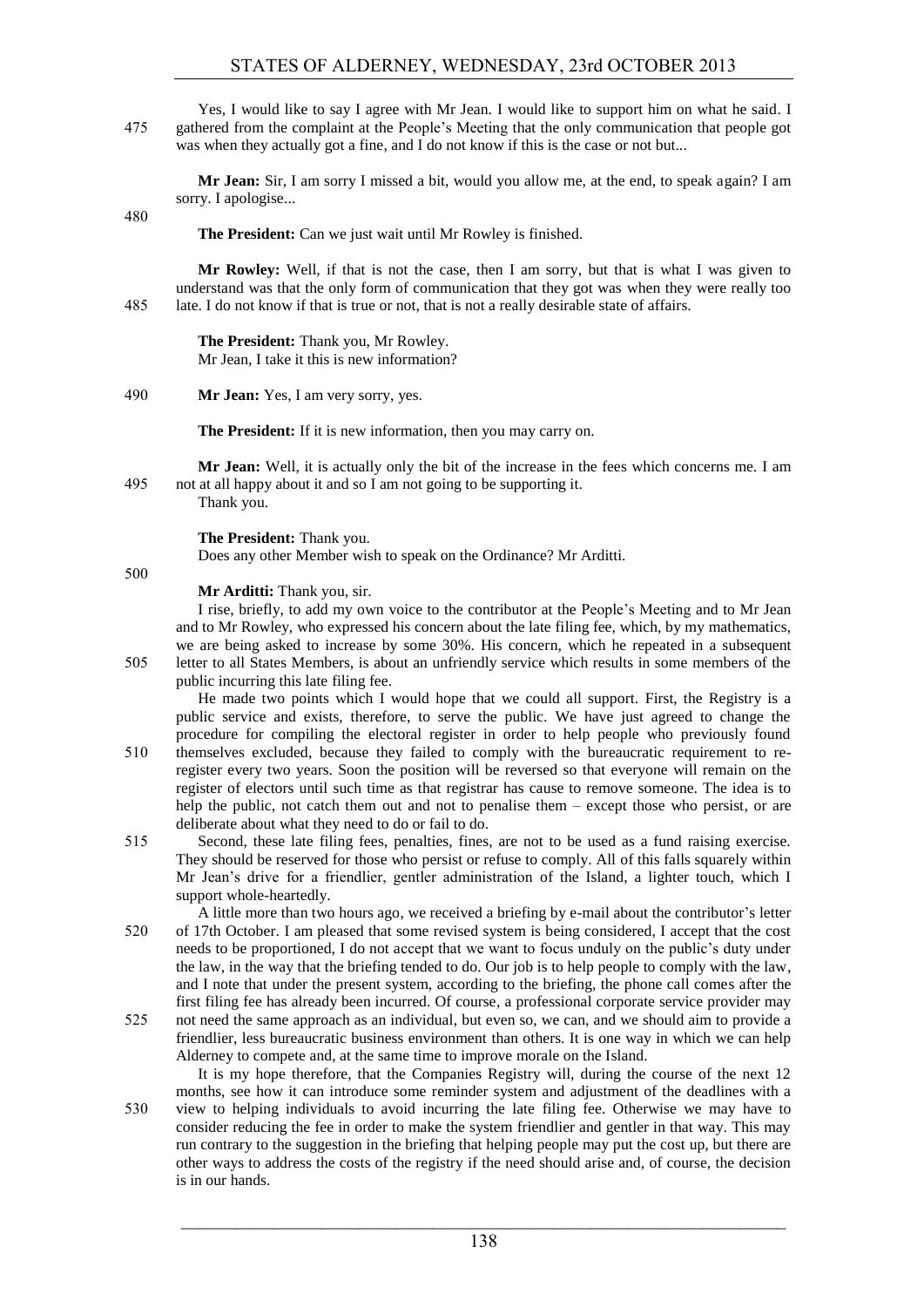#### STATES OF ALDERNEY, WEDNESDAY, 23rd OCTOBER 2013

535 Lastly, I should declare an interest. I believe that I incur a late filing fee almost every year for a company for which I am responsible. As a Member of two States, the requirement for the annual filing of information about this company, which never changes, pales into insignificance with everything else on my plate. I know it is the same for others with busy lives. My plea is let us support Mr Jean in finding easier and friendlier ways to administer the Island. 540 Thank you, sir.

**The President:** Thank you very much, Mr Arditti.

Does any other Member wish to speak on the Fee Ordinance with regard to fees? Mr Simonet, do you wish to sum up on this?

545

**Mr Simonet:** I do not think there is anything, in particular, to add, I think I would endorse most of what has been said. A friendly regime is always welcome. However, filing fees are due at the same time every year and it is not difficult, actually, to pay them on time. This is aimed solely, or mainly, at the large corporate services who regularly do not pay their filing fees on time and are 550 *very* tardy indeed.

Apart from that, I do not think there is any real issue but it is being looked at. The Greffier has already said they are going to have a closer look at the way the operation runs and so they should.

**The President:** Thank you very much, Mr Simonet. 555 Madame Greffier, would you put Item V to the vote, please?

*A vote was taken and the results were as follows:*

| <b>FOR</b>    | <b>AGAINST</b> |
|---------------|----------------|
| Mr Tugby      | Mr Jean        |
| Mr Arditti    |                |
| Mr Birmingham |                |
| Mr Harvey     |                |
| Mr Simonet    |                |
| Mr McDowall   |                |
| Mr Rowley     |                |
|               |                |

560 **The Greffier:** Carried, sir.

**The President:** Thank you, Madam Greffier.

#### **The Al-Qaida (Restrictive Measures) (Alderney) Ordinance, 2013 approved**

*Item VI The States is asked:* 565 *to approve "The Al-Qaida (Restrictive Measures) (Alderney) Ordinance, 2013*

**The President:** We move on to Item VI, please.

**The Greffier:** Item VI is The Al-Qaida (Restrictive Measures) (Alderney) Ordinance, 2013. 570 The States is asked to approve that Ordinance.

> **The President:** Thank you very much, Madam Greffier. Mr McDowall, as Convenor.

575 **Mr McDowall:** Yes, there were no comments on this Item, Mr President.

**The President:** Thank you very much, Mr McDowall. Mr Simonet, I believe you wish to propose this.

#### 580 **Mr Simonet:** Yes, I do, sir.

This is one of the regular Ordinances we get through for this sort of area. It is self-explanatory and I have nothing really to add to it.

**The President:** Thank you very much, Mr Simonet.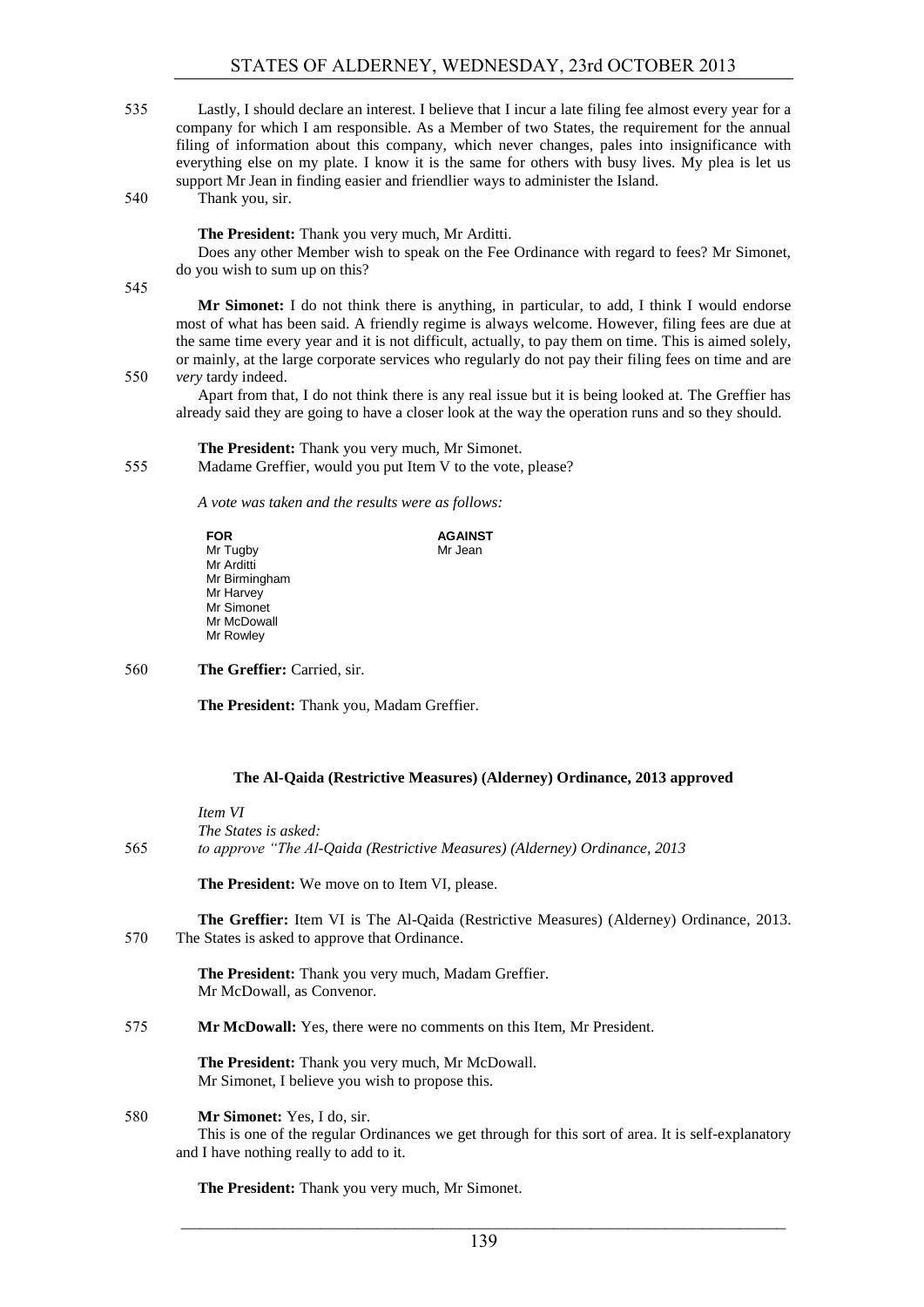585 Mr Rowley, I believe you wish to second this.

**Mr Rowley:** Yes, sir.

**The President:** Thank you.

590 Does any Member wish to speak on the Al-Qaida (Restrictive Measures) (Alderney) Ordinance? Madam Greffier, I think you can take that as approved.

**The Greffier:** Yes, sir.

#### **Alderney Commission for Renewable Energy Ms Pamela Dixon appointed Chairman for six-month term**

595 *Item VII The States is asked: to approve, on the recommendation of the Policy and Finance Committee and in accordance with section 6 of the Renewable Energy (Alderney) Law, 2007, the appointment for a period of 6 months, the term ending on 24th April 2014, of Ms Pamela Dixon as Chairman of the*  600 *Alderney Commission for Renewable Energy.*

The President: Can we move on to Item VII, please?

- **The Greffier:** Item VII is the Alderney Commission for Renewable Energy appointment of 605 Chairman. The States is asked to approve, on the recommendation of the Policy and Finance Committee and in accordance with section 6 of the Renewable Energy (Alderney) Law, 2007, the appointment for a period of six months, the term ending on 24th April 2014, of Pamela Dixon as Chairman of the Alderney Commission for Renewable Energy.
- 610 **The President:** Thank you very much, Madam Greffier. Mr McDowall, as Convenor.

**Mr McDowall:** Yes, there were no comments on this Item, Mr President.

615 **The President:** Thank you very much, Mr McDowall. Mr Simonet, I believe you wish to propose this.

**Mr Simonet:** Yes, I do, sir.

As you can see, Pamela Dixon has been Chairman for a long number of years and this is 620 designed solely to help the Board select its new Chairman and have a transitional period to enable this to take place in a smoother way.

> **The President:** Thank you very much, Mr Simonet. Mr Harvey, I believe you wish to second this.

625

**Mr Harvey:** Thank you, Mr President. Yes, I am pleased to second this Item.

**The President:** Thank you very much indeed. Does any Member wish to comment on Item

#### 630 VII?

Mr Simonet, do you see any reason to sum up? Or are you...?

**Mr Simonet:** No, sir, I am quite satisfied.

635 **The President:** Thank you very much indeed. Madam Greffier, you can take that as approved, please.

**The Greffier:** Yes, sir.

640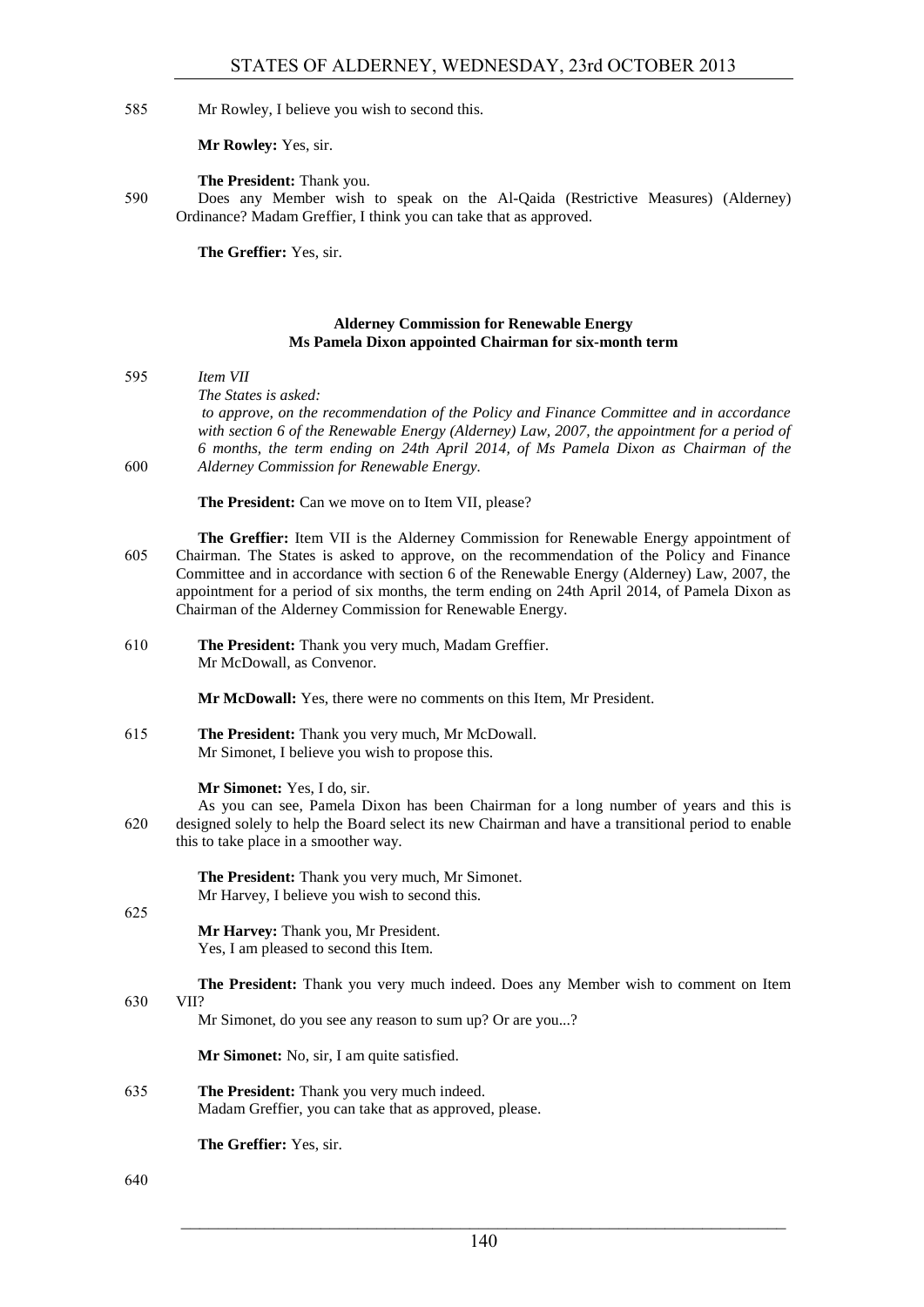#### **Questions and Reports**

#### **Reform of the Electoral Roll; States of Alderney Initiative with PricewaterhouseCoopers**

*Item VIII Questions and Reports.*

#### 645 **The President:** We will move on to Item VIII, please.

**The Greffier:** Sir, Item VII is Questions and Reports. We have two Reports submitted: one by Mr Simonet, in relation to the reform of the Electoral Roll and one by Mr Harvey in relation to a States of Alderney Initiative.

650

**The President:** Thank you very much.

We will take the one with regard to the Electoral Roll, Mr Simonet first, if we may.

#### **Mr Simonet:** Yes, sir, thank you.

655 This is a Report of the States on the reform of the Electoral Roll.

The background, at a States meeting on 17th July, the States considered and approved the following resolution: reform of the Electoral Roll. In view of the long history of public dissatisfaction and some residents found that they are not included in the register of electors on election day it is important to review the way in which the register of electors is replaced every 660 two years. However hard the Chief Executive tries, a not insignificant number of people think that they remain on the register from one election to the next. They forget that the register is renewed every two years and that they have to re-apply every two years.

It is not good for anyone who could have been included in the register to be turned away on polling day. The States directs the Chief Executive, as Registrar, to consider and consult as to the 665 best options for changing the Government of Alderney Law 2004, in order to achieve a system whereby electors, who would otherwise qualify, do not have to reapply for inclusion on successive registers of electors, and bearing in mind, the date of the next election to report by the end of September 2013.

The Returning Officer has consulted with the Electoral Commission in the UK and the Law 670 Officers. He has also considered the current situation in Great Britain and Northern Island, and concluded that the issue appears to be how the register of electors is maintained, rather than a problem with the Government of Alderney Law. A report was provided to the States Members at the end of September 2013. It seems that the main problem is that the voters in Alderney who have registered to vote, do not fully understand the need to re-register. The practice and procedure in

- 675 Alderney has been to require all eligible voters to re-register, otherwise their name will not be included in the new register. The recommendation is that there should be two concurrent administrative process changes. Firstly, a higher profile programme of encouraging voters to register, and secondly, a positive approach with those who have registered by updating the register rather than compiling a completely new register every two years.
- 680 For Alderney, the register is kept accurate as a result of the very small community and the Chief Executive's office staff who are able to make the appropriate enquiries about those who seek to register. Completeness is, however, not assured because it is not possible for the staff to know every person on the Island that might be eligible to vote and, of course, there are those who choose not to register. There is no evidence of electoral fraud.
- 685 The next thing is continuous legislation. In Alderney, the Government of Alderney Law confers upon the Chief Executive the power to delete from the register the names of any person who, in the opinion of the Chief Executive, are not entitled to have their names inscribed in it, and make such other corrections to the register as appear to him to be necessary. There are safeguards built into the law to challenge that action by petition to the Court of Alderney, section 34(4) refers.
- 690 It is therefore not recommended that any additional powers to seek data from other sources be sought or taken. Continuous registration with enhanced canvassing should deal readily with the problem identified by the Billet submission. The recommendation to move to a system of continuous registration, investigating the possibility of adopting electronic registration as an additional option for voters, and adopting a more vigorous programme of canvassing, there would 695 be no need to amend the Government of Alderney Law. States Members have indicated their
	- support for the proposals made by the Chief Executive.

**The President:** Thank you very much, Mr Simonet.

Does any Member have any questions for the Chairman, with regard to this? Do you want 700 to…?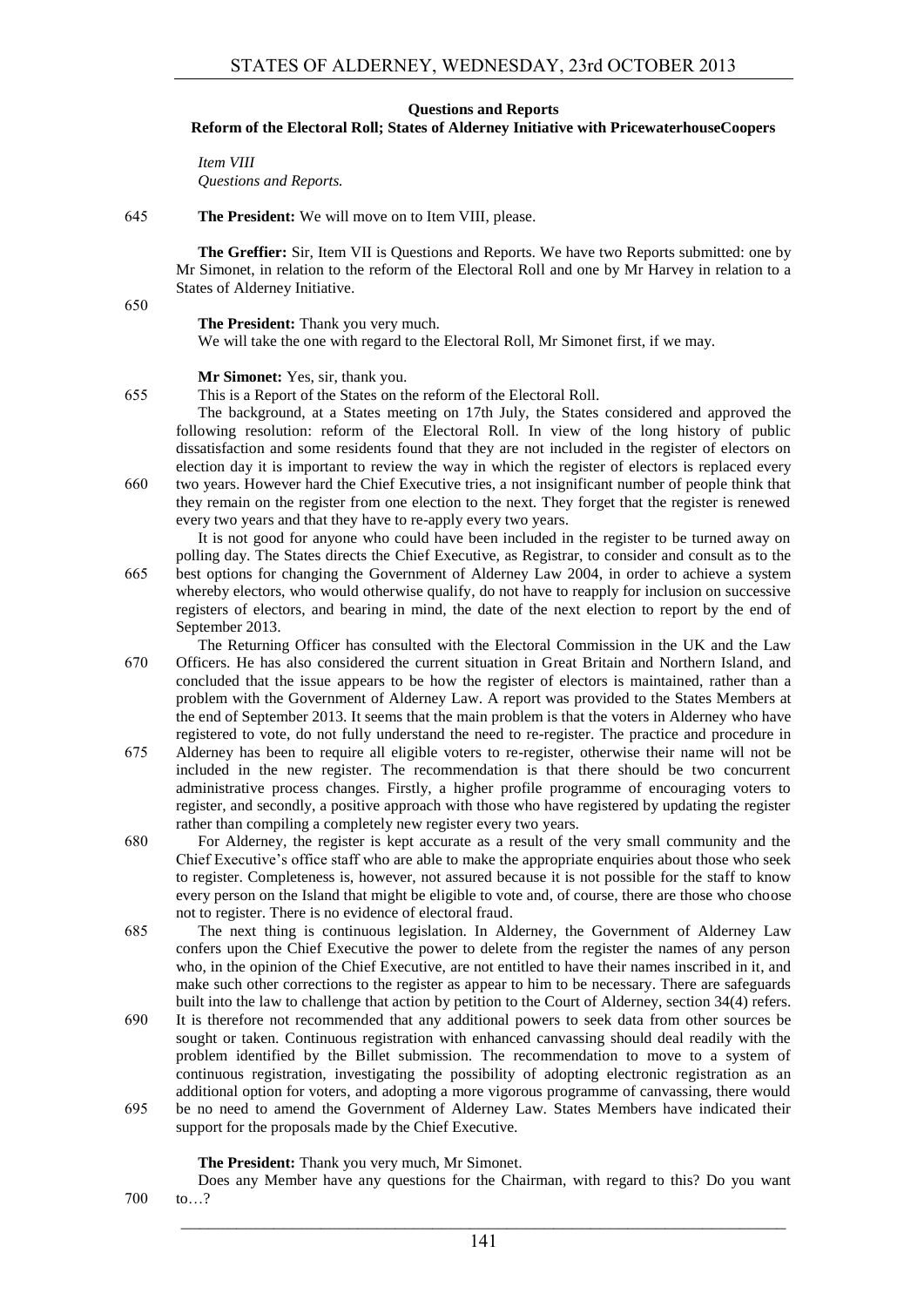**Mr Arditti:** It is not what was discussed on Monday.

**The President:** Does anybody have any questions?

705 **Mr Jean:** Could I ask you…?

**The President:** For the Chairman who made the Report?

**Mr Jean:** Do you want me to turn to him again?

710

**The President:** No, just as long you are aware that we are addressing the Chairman who made the Report.

**Mr Jean:** Is it what was discussed on Monday, or has it been changed?

715

**Mr Simonet:** It is exactly as of Monday, unless anybody has spotted an error. If there is, it will be corrected!

**Mr Arditti:** It was agreed on Monday that the proposition at the end of the Requête would 720 form the concluding part of the Report.

**Mr Simonet:** No, I do not think this is correct. However, this is still open to further discussion, if it is required.

725 **The President:** I think if there is any mistake or error here, then we can only say that we would do our very best to put it right. I do not think there is...

**Mr Jean:** That is fine.

Could I just, if I may, speak momentarily to record thanks?

730

**The President:** Yes, please do.

**Mr Jean:** Thanks, particularly, to those who have supported me in my efforts, and that is most of you. Also to my colleague, Mr Arditti, for his help, that has been invaluable to me and I am 735 very grateful indeed, and to the Chief Executive for all his help.

I can be quite a frustrating individual when I am on the trail of something and I can be quite persistent and I know, at times, I have tried some of your patience, but I do thank you very much for this. I think it is going to make life that little bit better and everything we can do to make life better is good.

740

**The President:** Thank you very much, Mr Jean. Mr Arditti, you wish to ask a question?

**Mr Arditti:** Yes, I think that, for *Hansard*, in view of what has just been said previously, I 745 should formally reserve, on behalf of the signatories to the Requête, their position as to whether they proceed with the Requête or not.

**The President:** They have that, anyway, Mr Arditti, that is not a problem.

Madame Greffier, for the sake of the record, if you can ensure that that is placed on *Hansard* as 750 it was please, so that people have a chance to see exactly what was said.

**The Greffier:** Yes, sir.

**The President:** If you do the same for the next Report as well, please.

755

**The Greffier:** Yes, sir.

**The President:** Which we will now move on to. We now move on to Report number 2, from Mr Harvey.

760

**Mr Harvey:** Thank you, Mr President.